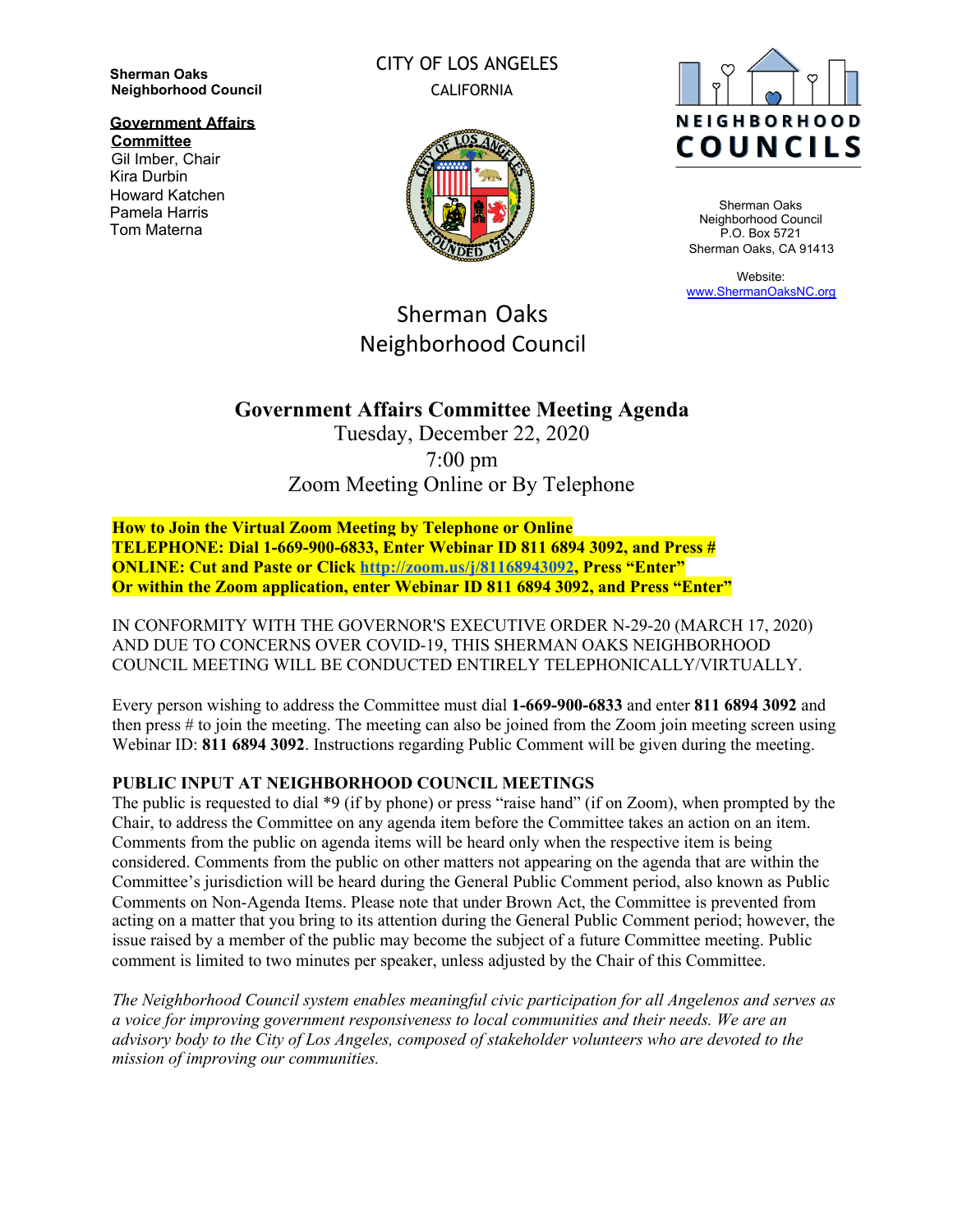Sherman Oaks Neighborhood Council Government Affairs Committee Meeting Agenda, Tuesday, December 22, 2020, 7:00 pm Page 2

- **1. Call to Order**
- **2. Roll Call**

#### **3. Administrative Motions**

a. Approval of the minutes of the November 24, 2020 meeting.



## **5. Chair's Report**



- a. COVID-19 Pandemic Safer At Home Order: City vs County vs State.
	- i.  $CF$  21-0002-S10 (City) | 11/28/20 [Targeted Safer at Home Health](http://publichealth.lacounty.gov/media/coronavirus/docs/HOO/HOO_SaferatHome_SurgeResponse.pdf) [Officer Order](http://publichealth.lacounty.gov/media/coronavirus/docs/HOO/HOO_SaferatHome_SurgeResponse.pdf) (County) | 12/3/20 [Regional Stay at Home Order](https://www.gov.ca.gov/wp-content/uploads/2020/12/12.3.20-Stay-at-Home-Order-ICU-Scenario.pdf) (State)
- b. [CF 20-0944](https://cityclerk.lacity.org/lacityclerkconnect/index.cfm?fa=ccfi.viewrecord&cfnumber=20-0944), [20-0945](https://cityclerk.lacity.org/lacityclerkconnect/index.cfm?fa=ccfi.viewrecord&cfnumber=20-0945). Mask wearing requirement (non)-update.

## **6. Action Items Which May Be Voted Upon**

a. [CF 21-0002-S10](https://cityclerk.lacity.org/lacityclerkconnect/index.cfm?fa=ccfi.viewrecord&cfnumber=21-0002-S10). Outdoor Dining Restrictions / Restaurant Closures. i. Possible motion and vote.

## **7. Additional Items for Discussion**

- a. [CF 20-0668](https://cityclerk.lacity.org/lacityclerkconnect/index.cfm?fa=ccfi.viewrecord&cfnumber=20-0668). Redistricting Process / 2020 Decennial US Census Data. [CF 20-0668-S1](https://cityclerk.lacity.org/lacityclerkconnect/index.cfm?fa=ccfi.viewrecord&cfnumber=20-0668-S1). 2020 Redistricting Commission / Appointments.
	- Ongoing discussion on the 2021 redistricting process for City Council and LAUSD School Board: Appropriateness of Sherman Oaks' placement in CD 4.
	- See: [History of Los Angeles City Council Districts](https://clerk.lacity.org/city-archives-and-records-center/maps).
		- ♮ Entirety of Sherman Oaks has been part of Council District 4 since 2012. Prior to this, Sherman Oaks was part of:
			- $\Box$  CD 5 (south of Ventura) / CD 2 (north), 2002-2012.
			- $\Box$  CD 5 (S of Magnolia & E of Hazeltine) / CD 11 (W) of Hazeltine, N of Magnolia), 1987-2002.
			- $\Box$  CD 2 (S of Valley Vista & E of Kester up to Magnolia & S of Magnolia E of Kester) & CD 11 (N of Valley Vista & W of Kester up to Magnolia & N of Magnolia E of Kester), 1982-1987.
			- $\Box$  CD 2 (E of I-405 & S of Moorpark, east to Willis, then E of Willis  $&$  S of Burbank)  $&$  CD 11 (N of Moorpark & E of Willis), 1972-1982.
			- CD 2 (entirety of Sherman Oaks), 1960-1972.
			- CD 2 (S of Magnolia) & CD 7 (N of Magnolia), 1957-1960.
			- CD 2 (entirety of Sherman Oaks), 1952-1957.